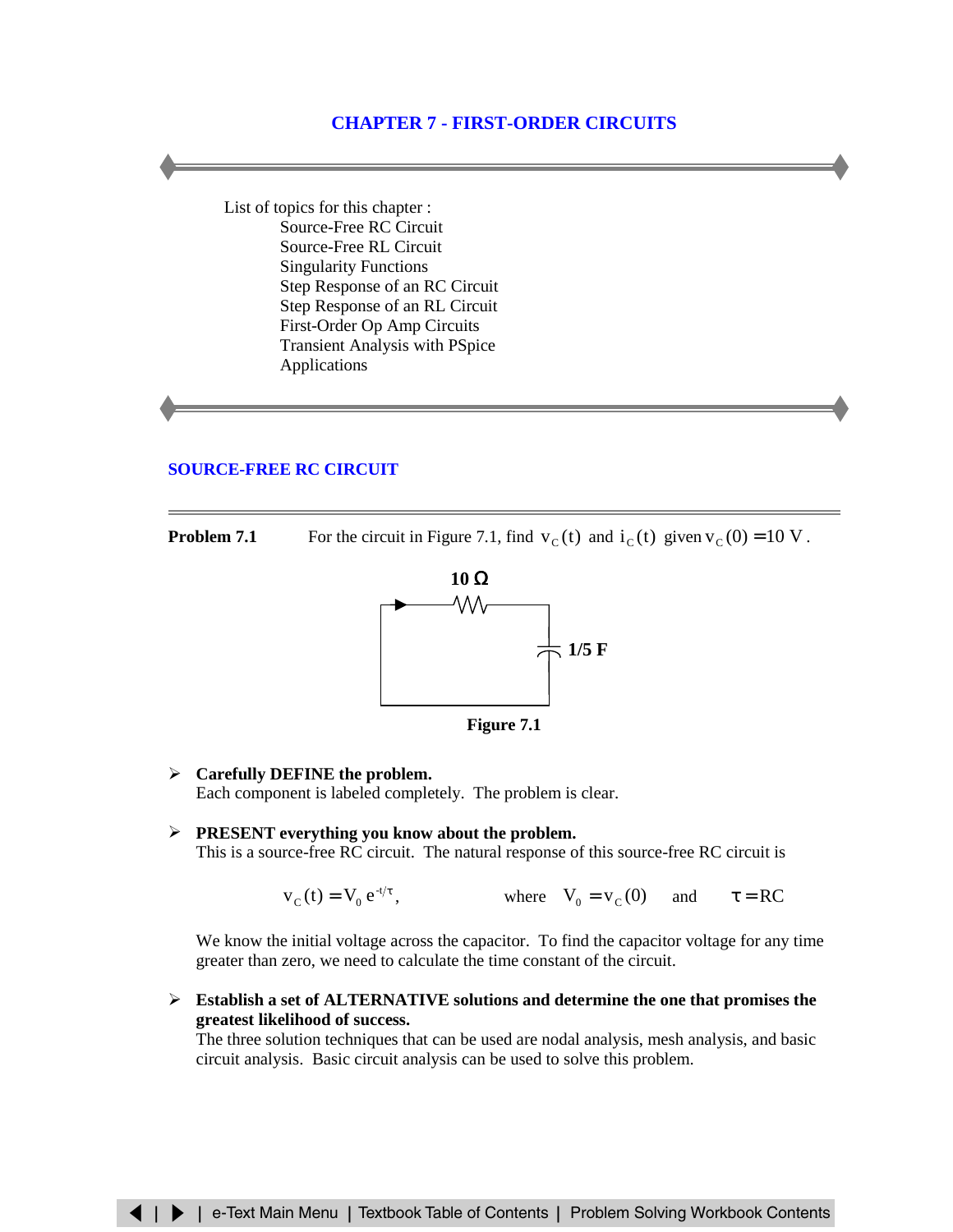# <span id="page-1-0"></span>¾ **ATTEMPT a problem solution.**

$$
V_0 = v_C(0) = 10 \text{ V} \qquad \text{and} \qquad \tau = RC = (10)(1/5) = 2 \text{ s}
$$
  
\n
$$
v_C(t) = 10 e^{-t/2} \text{ V} \qquad \text{or} \qquad \qquad i_C(t) = C \frac{dv_C(t)}{dt}
$$

In either case,  $i_C(t) = -e^{-t/2}$  A

¾ **EVALUATE the solution and check for accuracy.** Using KVL,

$$
10i_{\rm C}(t) + v_{\rm C}(t) = (10)(-e^{-t/2}) + 10e^{-t/2} = 0
$$

Our check for accuracy was successful.

¾ **Has the problem been solved SATISFACTORILY? If so, present the solution; if not, then return to "ALTERNATIVE solutions" and continue through the process again.** This problem has been solved satisfactorily.

$$
i_C(t) = -e^{-t/2} \text{ amps} \text{ for all } t > 0.
$$



**Figure 7.1**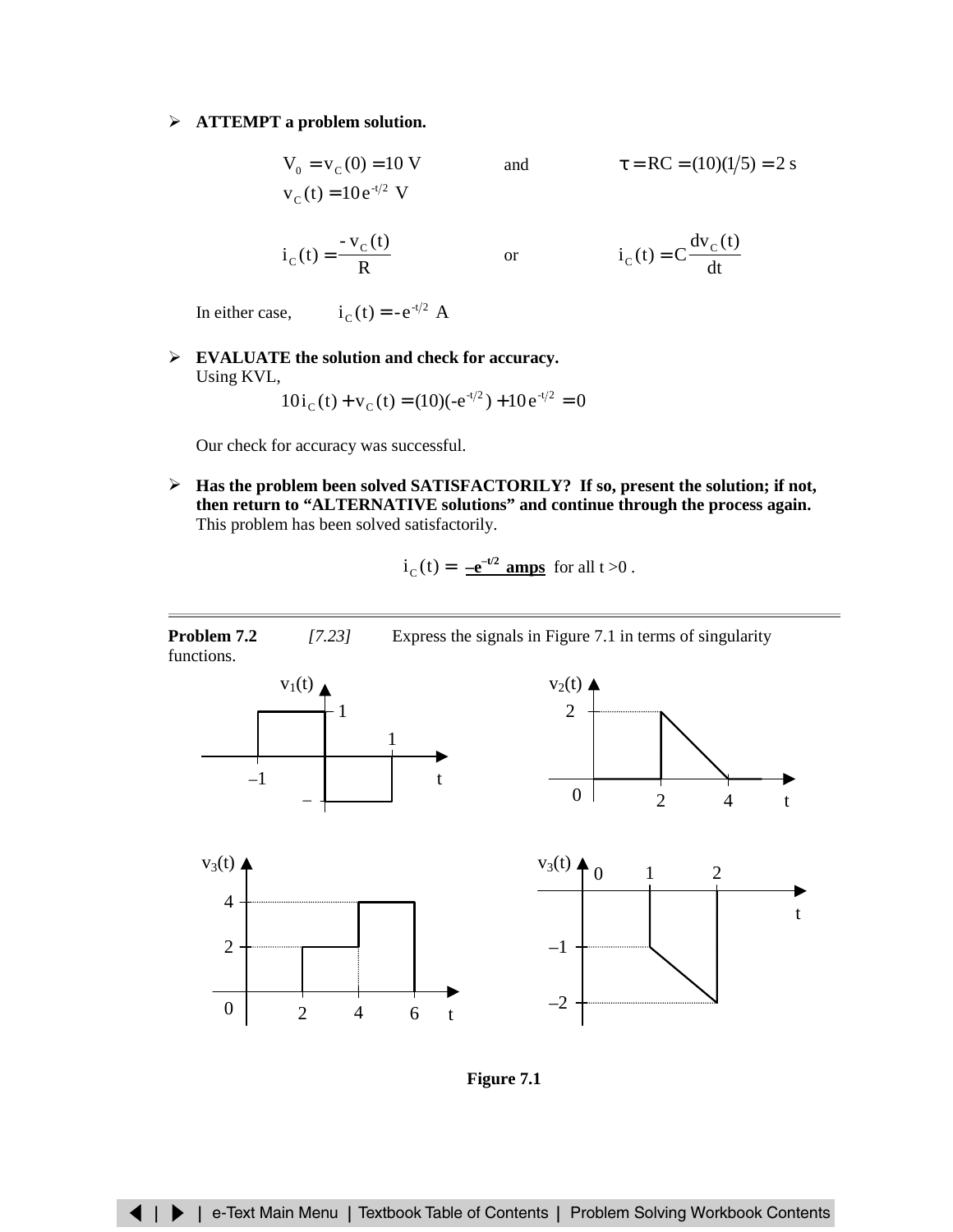(a) 
$$
v_1(t) = u(t+1) - u(t) + [u(t-1) - u(t)]
$$
  
\n $v_1(t) = u(t+1) - 2u(t) + u(t-1)$   
\n(b)  $v_2(t) = (4-t)[u(t-2) - u(t-4)]$   
\n $v_2(t) = -(t-4)u(t-2) + (t-4)u(t-4)$   
\n $v_2(t) = 2u(t-2) - r(t-2) + r(t-4)$   
\n(c)  $v_3(t) = 2[u(t-2) - u(t-4)] + 4[u(t-4) - u(t-6)]$   
\n $v_3(t) = 2u(t-2) + 2u(t-4) - 4u(t-6)$   
\n(d)  $v_4(t) = -t[u(t-1) - u(t-2)] = -tu(t-1) + tu(t-2)$   
\n $v_4(t) = (-t+1-1)u(t-1) + (t-2+2)u(t-2)$   
\n $v_4(t) = -r(t-1) - u(t-1) + r(t-2) + 2u(t-2)$ 

**Problem 7.3** Given  $i(t) = 3e^{-t/2}$  A, find  $v_c(t)$  for the circuit shown in Figure 7.1.



$$
v_C(t) = 30 e^{-t/2} V
$$

**Problem 7.4** Given  $v_c(1) = 10 \text{ V}$ , find  $v_c(t)$  for all  $t > 0$  in Figure 7.1.



$$
v_C(t) = \left(\frac{10}{e^{-2}}\right) e^{-2t} V
$$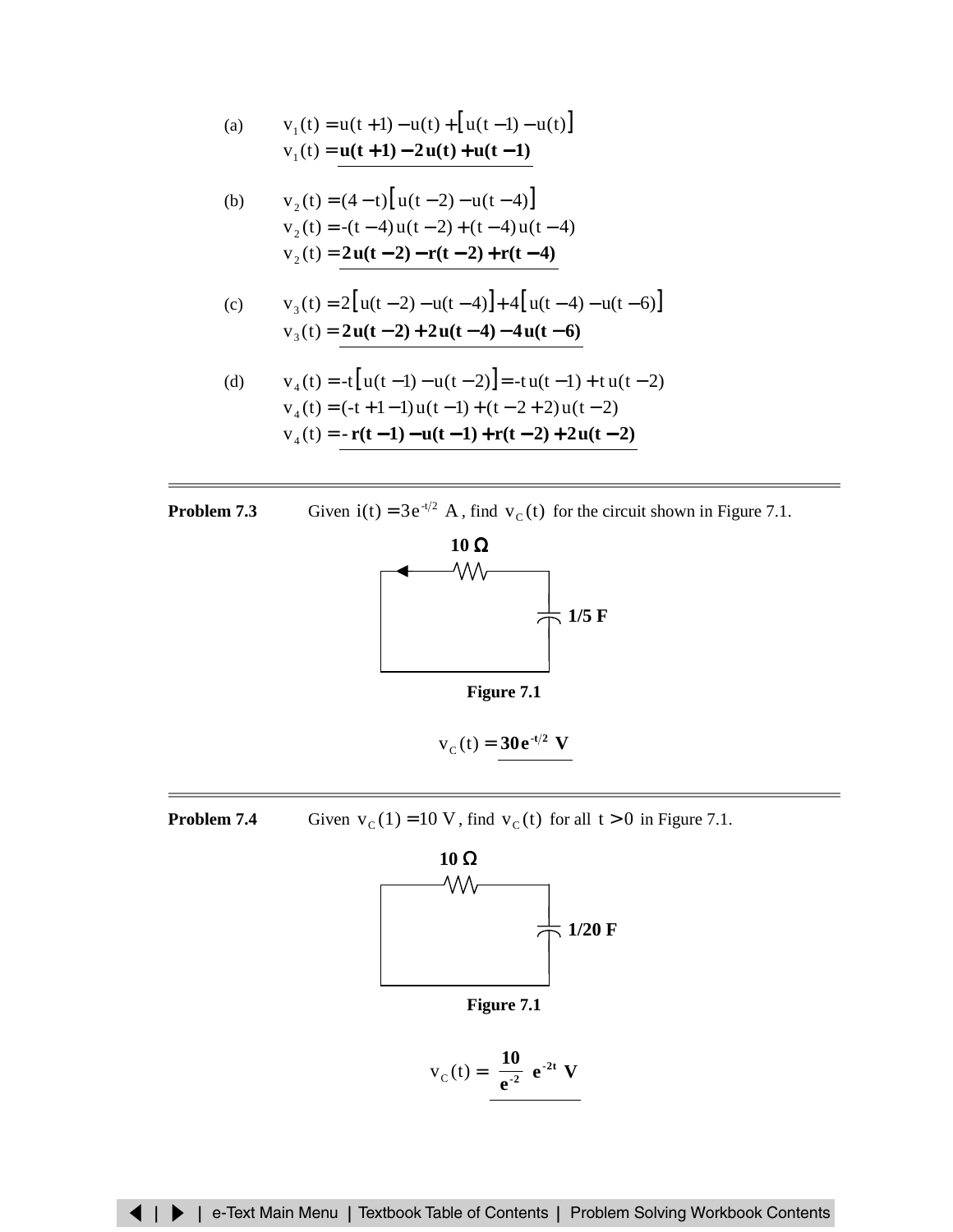### <span id="page-3-0"></span>**[SOURCE-FREE RL CIRCUIT](#page-6-0)**

**Problem 7.5** For the circuit in Figure 7.1, find  $i(t)$  and  $v_{\text{t}}(t)$  given  $i(0) = 4$  A.



- ¾ **Carefully DEFINE the problem.** Each component is labeled completely. The problem is clear.
- ¾ **PRESENT everything you know about the problem.** This is a source-free RL circuit. The natural response of this source-free RL circuit is

 $i_{\text{L}}(t) = I_0 e^{-t/\tau}$ , where  $I_0 = i_{\text{L}}(0)$  and  $\tau = L/R$ 

We know the initial current through the inductor. To find the current through the inductor for any value of time greater than zero, we need to calculate the time constant of the circuit.

¾ **Establish a set of ALTERNATIVE solutions and determine the one that promises the greatest likelihood of success.**

The three solution techniques that can be used are nodal analysis, mesh analysis, and basic circuit analysis. Basic circuit analysis can be used to solve this problem.

¾ **ATTEMPT a problem solution.**

$$
I_0 = i_L(0) = 4 A
$$
 and 
$$
\tau = L/R = 5/10 = 0.5 s
$$
  
\n
$$
i(t) = 4 e^{-2t} A
$$
 or 
$$
v_L(t) = L \frac{di(t)}{dt}
$$

In either case,

$$
v_{L}(t) = -40e^{-2t} V
$$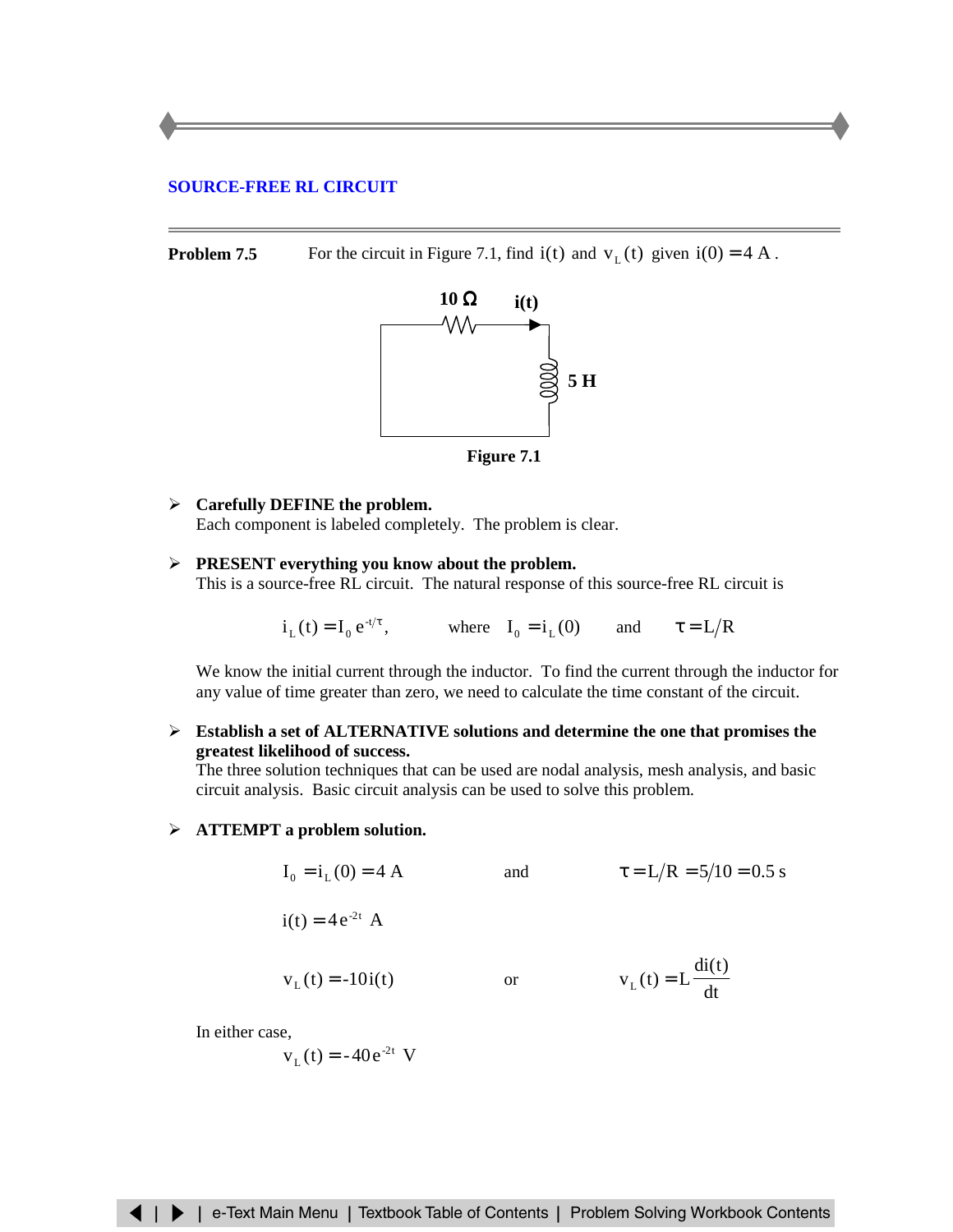¾ **EVALUATE the solution and check for accuracy.** Using KVL,

 $10i(t) + v_L(t) = (10)(4e^{-2t}) - 40e^{-2t} = 0$ 

Our check for accuracy was successful.

¾ **Has the problem been solved SATISFACTORILY? If so, present the solution; if not, then return to "ALTERNATIVE solutions" and continue through the process again.** This problem has been solved satisfactorily.

$$
i(t) = 4e^{-2t}u(t) A \qquad \text{and} \qquad v_{L}(t) = -40e^{-2t}u(t) V
$$

**Problem 7.6** For the circuit in Figure 7.1, find  $i(t)$  given  $v<sub>L</sub>(t) = 20e^{-2t} V$ .





$$
L/R = 10/20 = 0.5 \text{ s}
$$

$$
i(t) = \frac{1}{L} \int v_L(\tau) d\tau
$$

but it is also

$$
i(t) = \frac{-v_{L}(t)}{R} = -e^{-2t}u(t) A
$$

**Problem 7.7** Given  $i(0) = 2 A$ , find  $i(t)$ ,  $p_{10\Omega}$  (power absorbed by the 10 ohm resistor), and  $W_{10\Omega}$  (total energy dissipated by the 10 ohm resistor) for the circuit in Figure 7.1.



**Figure 7.1**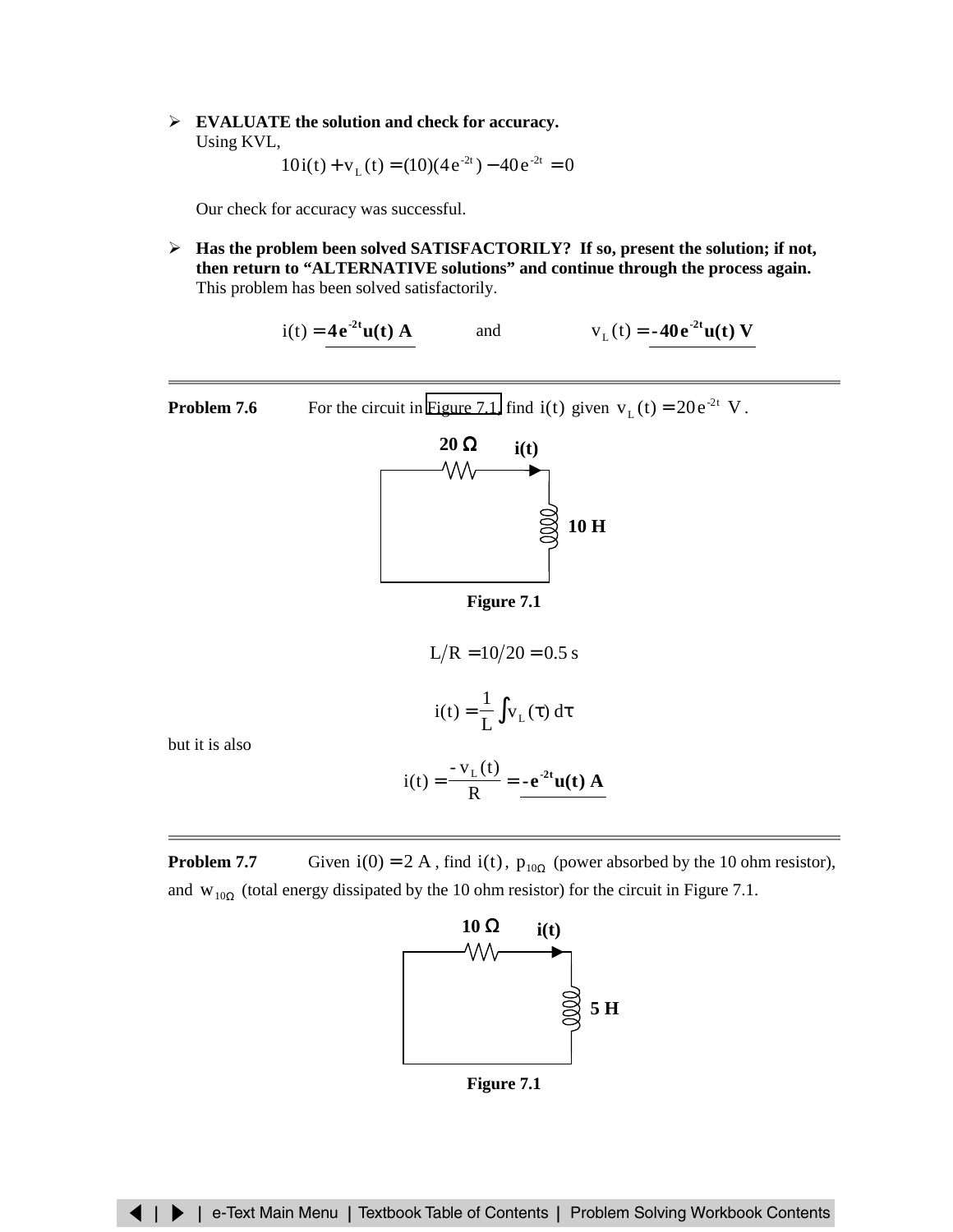$$
i(t) = 2e^{-2t} A
$$

$$
p_{10\Omega} = 40 e^{-4t}
$$
 W  $w_{10\Omega} = 10$  J

# <span id="page-5-0"></span>**[SINGULARITY](#page-12-0) FUNCTIONS**

Problem 7.8 Solve for  
\n(a) 
$$
\frac{du(t)}{dt}
$$
 (b)  $\frac{dr(t)}{dt}$   
\n(a)  $u(t) = \begin{cases} 0 & t < 0 \\ 1 & t > 0 \end{cases}$   
\n $\frac{d}{dt}u(t) = \begin{cases} 0 & t < 0 \\ \text{undefined} & t = 0 \end{cases} \longrightarrow \frac{d}{dt}u(t) = \frac{\delta(t)}{dt}$   
\n(b)  $r(t) = \begin{cases} 0 & t \le 0 \\ t & t > 0 \end{cases}$   
\n $\frac{d}{dt}r(t) = \begin{cases} 0 & t \le 0 \\ 1 & t > 0 \end{cases} \longrightarrow \frac{d}{dt}r(t) = \frac{u(t)}{dt}$ 

**Problem 7.9** Given  $v_c(t) = [5u(t) + 6r(t)]V$ , find  $i_c(t)$  for the circuit in Figure 7.1.





$$
i_C(t) = C \frac{d}{dt} v_C(t)
$$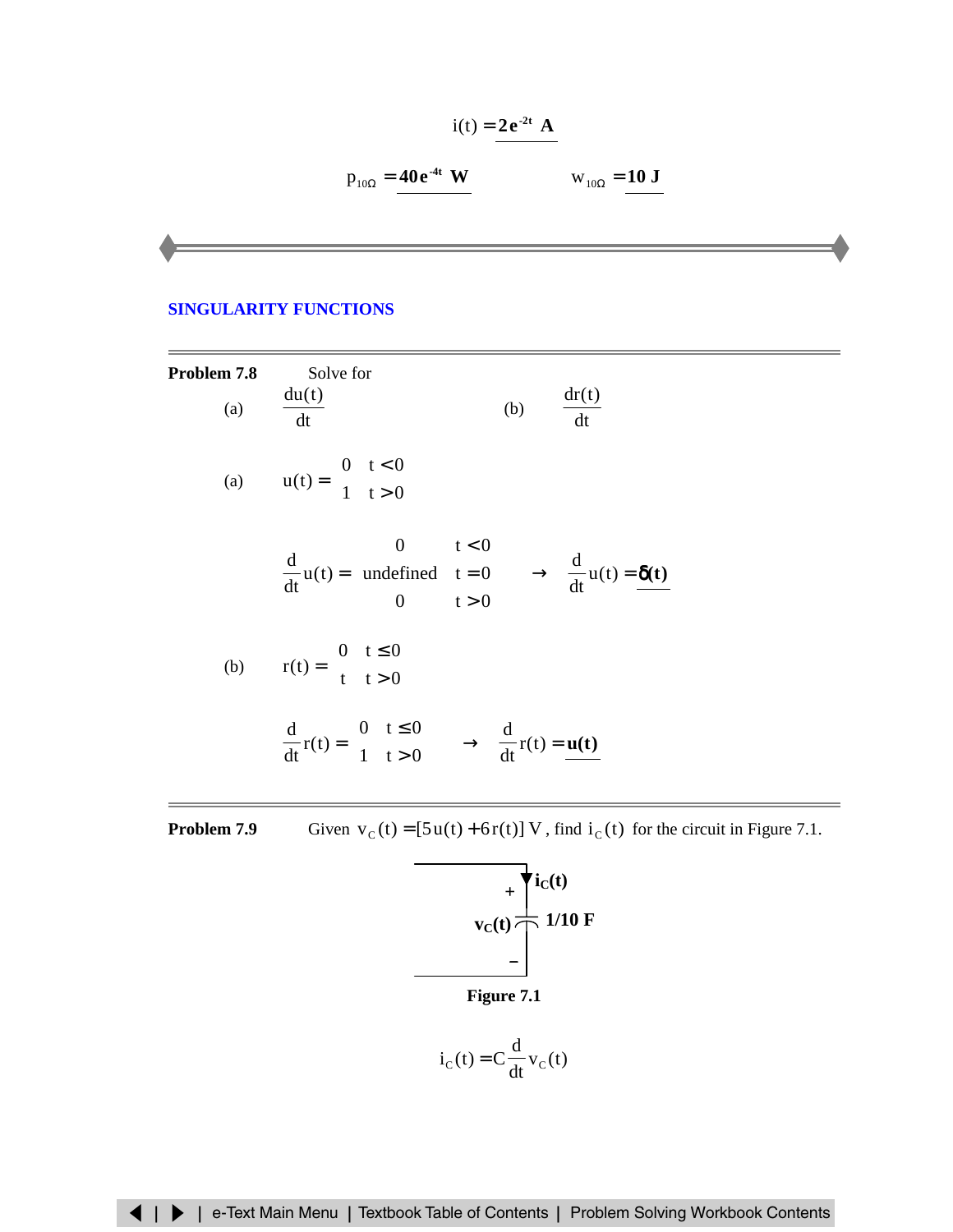$$
i_C(t) = \frac{1}{10} \cdot \frac{d}{dt} [5 u(t) + 6 r(t)] = \frac{1}{10} \cdot \left[ 5 \frac{d}{dt} u(t) + 6 \frac{d}{dt} r(t) \right]
$$

<span id="page-6-0"></span>Using Problem 7.8, it is clear that

$$
i_{\rm C}(t) = \frac{1}{10} \big[ 5\delta(t) + 6u(t) \big] A
$$

| Problem 7.10<br>(a) | Solve for<br>$\int \delta(t) dt$ |     | (b) $\int u(t) dt$ |
|---------------------|----------------------------------|-----|--------------------|
| (a)                 | $\mathbf{u}(\mathbf{t})$         | (b) | $\mathbf{r}(t)$    |

## **STEP RESPONSE OF [AN RC CIRCUIT](#page-20-0)**

**Problem 7.11** Given  $v(t) = 20u(t) V$ , find  $v_c(t)$  and  $i_c(t)$  in Figure 7.1.



**Figure 7.1**

$$
\tau = RC = (10) \left(\frac{1}{20}\right) = \frac{1}{2} s
$$
  

$$
v_C(0) = 0 V \qquad v_C(\infty) = 20 V
$$
  

$$
v_C(t) = \frac{(20)(1 - e^{-2t})u(t) V}{u(t)}
$$
  

$$
i_C(t) = C \frac{dv_C(t)}{dt} = \left(\frac{1}{20}\right) - 20 (-2e^{-2t}) = \frac{2e^{-2t}u(t) A}{u(t) A}
$$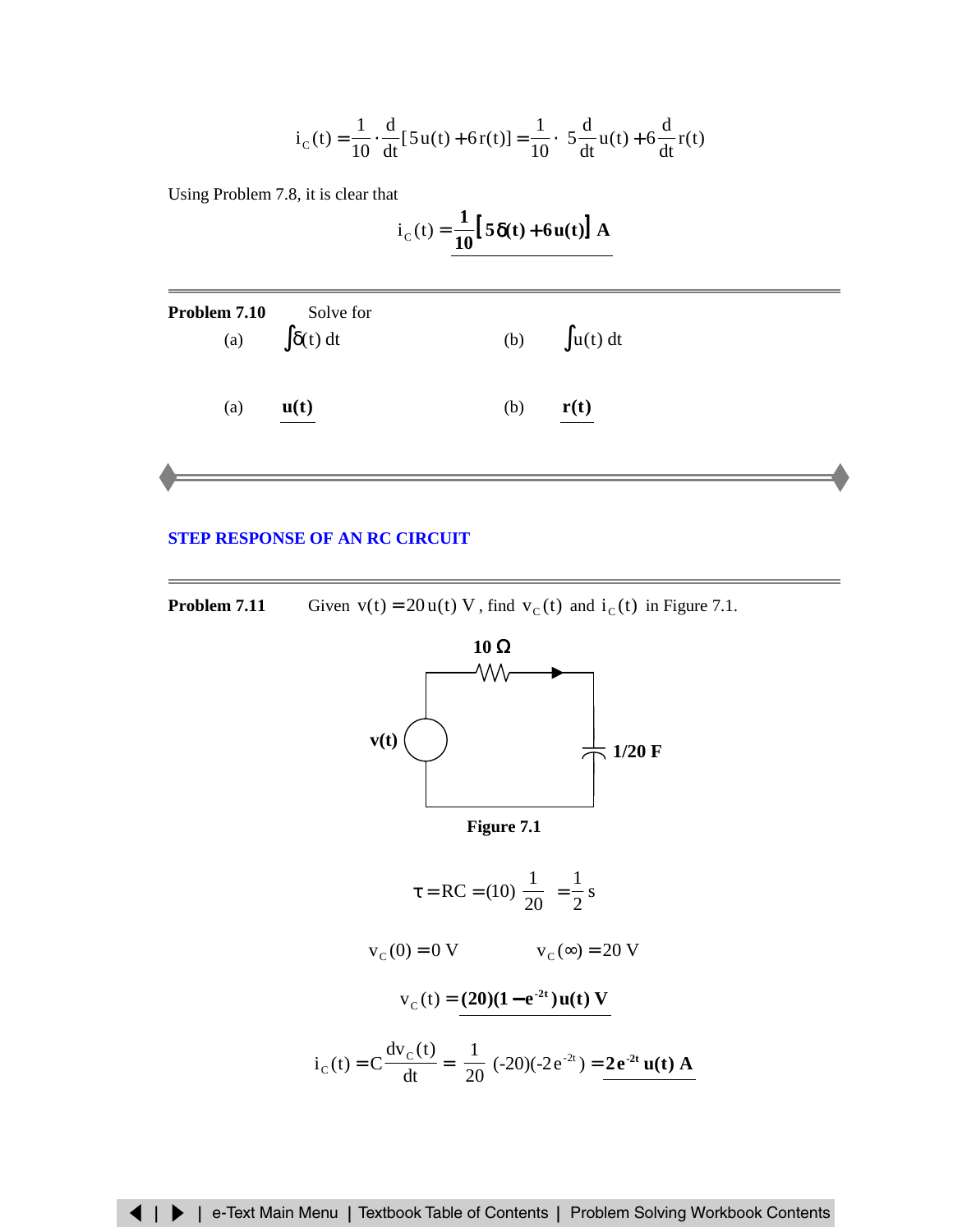**Problem 7.12** *[7.37]* Find the step responses  $v(t)$  and  $i(t)$  to  $v_s = 5u(t) V$  in the circuit of Figure 7.1



**Figure 7.1**

For 
$$
t < 0
$$
,  $v_s = 5u(t) = 0 \longrightarrow v(0) = 0$  V

For  $t > 0$ ,  $v_s = 5 V$ ,  $v(\infty) = \frac{1}{4 + 12} (5) = \frac{1}{4} V$ 5  $\frac{1}{4+12}(5)$ 4  $v(\infty) = \frac{1}{4 + 12} (5) =$ 

$$
R_{eq} = 7 + 4 || 12 = 10 \Omega, \qquad \tau = R_{eq} C = (10)(1/2) = 5 s
$$
  
\n
$$
v(t) = v(\infty) + [v(0) - v(\infty)] e^{-t/\tau}
$$
  
\n
$$
v(t) = 1.25(1 - e^{-t/5}) V
$$
  
\n
$$
i(t) = C \frac{dv}{dt} = \left(\frac{1}{2}\right) \left(\frac{-5}{4}\right) \left(\frac{-1}{5}\right) e^{-t/5}
$$
  
\n
$$
i(t) = 0.125 e^{-t/5} A
$$

**Problem 7.13** Given  $v(t) = 10[u(t) - u(t-2)]V$ , find  $v_c(t)$  in Figure 7.1.



**Figure 7.1**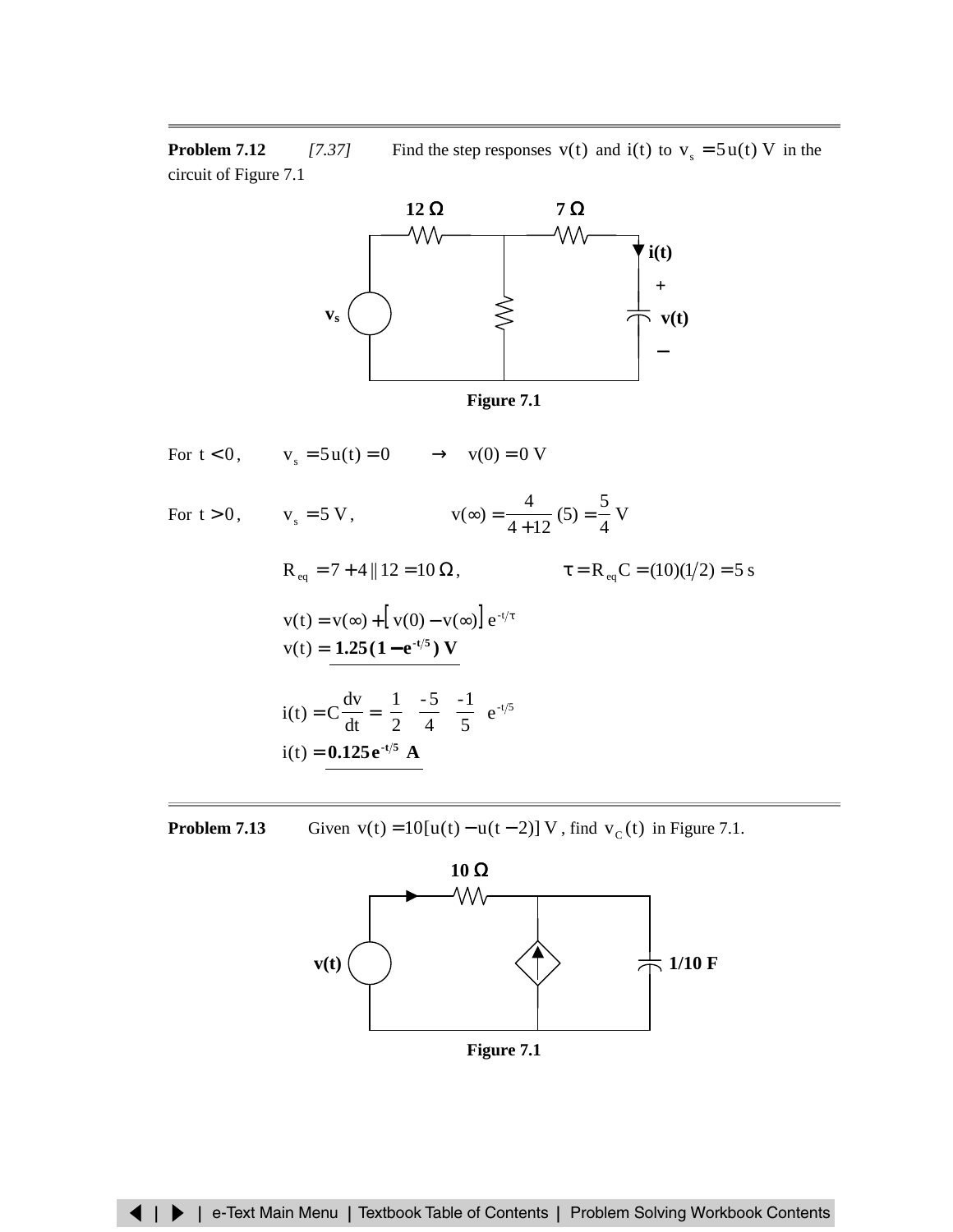Find the Thevenin equivalent of the circuit at the terminals of the capacitor. This will simplify the circuit, forming an RC circuit with a voltage source.

Use the following circuit to find the open circuit voltage.



 $V_{oc}$  must be equal to  $v(t)$ , since  $i(t) + 2i(t) = 0 \longrightarrow i(t) = 0$  A.

To find the short circuit current,



Thus,

$$
R_{\text{Th}} = \frac{V_{\text{oc}}}{I_{\text{sc}}} = \frac{10}{3} \,\Omega
$$

which leads to the following Thevenin equivalent circuit.



Using the Thevenin equivalent circuit with the capacitor as the load, we can see that

$$
\tau = R_{\text{th}}C = \left(\frac{10}{3}\right)\left(\frac{1}{10}\right) = \frac{1}{3} s
$$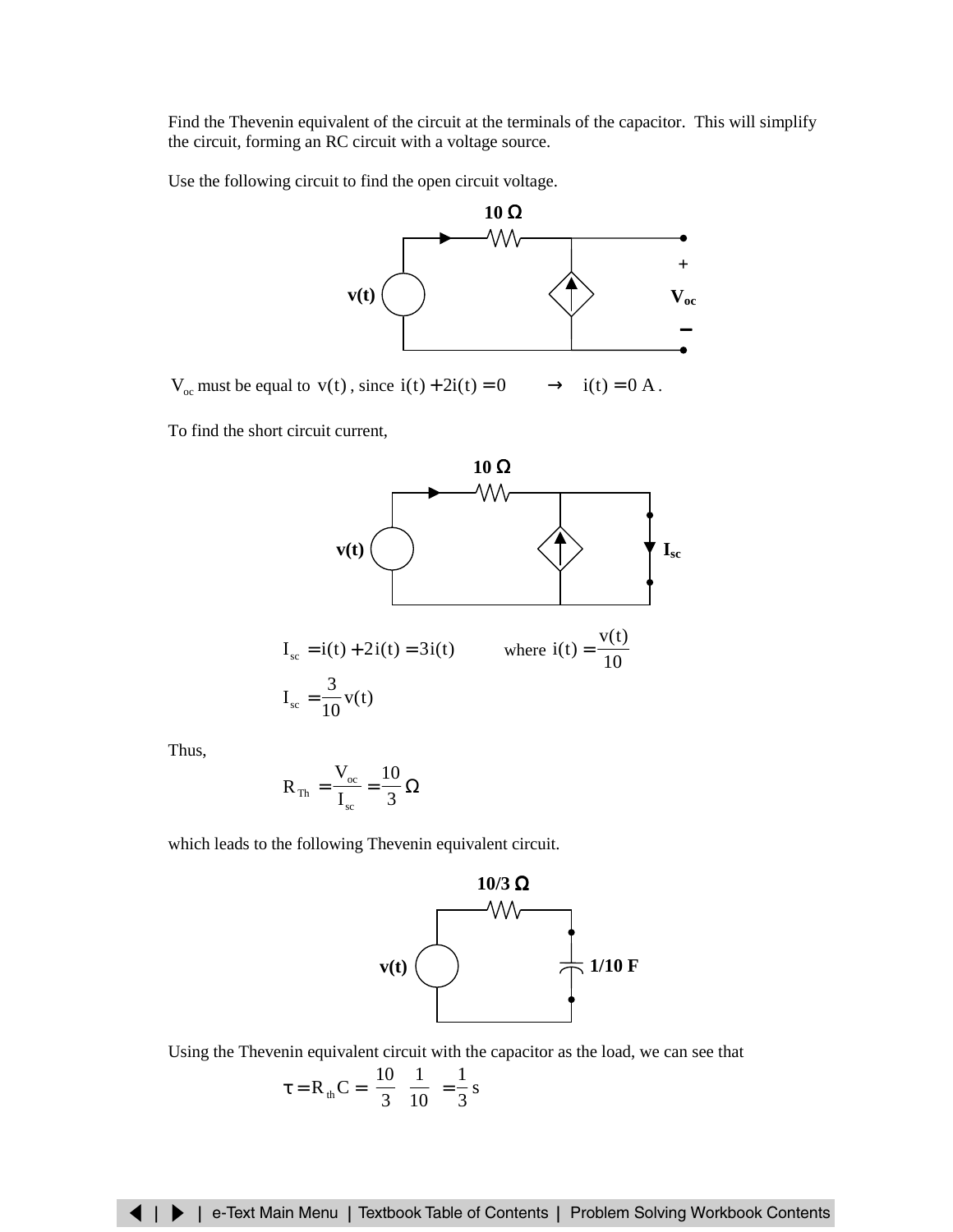<span id="page-9-0"></span>For 
$$
t < 0
$$
,  
\n $v(t) = 0 \text{ V}, v_c(0) = 0 \text{ V}, v_c(\infty) = 0 \text{ V}$   
\n $v_c(t) = 0 \text{ V}$   
\nFor  $0 < t < 2$ ,  
\n $v(t) = 10 \text{ V}, v_c(0) = 0 \text{ V}, v(\infty) = 10 \text{ V}$   
\n $v_c(t) = (10)(1 - e^{-3t}) \text{ V}$ 

For 2 < t,   
\n
$$
v(t) = 0 V, \quad v_C(2) = (10)(1 - e^{-6}) V, \quad v_C(\infty) = 0 V
$$
  
\n $v_C(t) = (10)(1 - e^{-6}) e^{-3(t-2)} V$ 

Combining these cases,

$$
v_C(t) = \left\{ \left[ (10)(1 - e^{-3t}) [u(t) - u(t-2)] \right] + \left[ 9.975 e^{-3(t-2)} u(t-2) \right] \right\} V
$$

## **STEP RESPONSE OF [AN RL CIRCUIT](#page-26-0)**

**Problem 7.14** Given  $v(t) = 40u(t) V$ , find  $i<sub>L</sub>(t)$  and  $v<sub>L</sub>(t)$  in Figure 7.1.



**Figure 7.1**

$$
\tau = \frac{L}{R} = \frac{5}{10} = \frac{1}{2} s
$$

 $i_L(0) = 0 A$ 

$$
i_L(t) = (4)(1 - e^{-2t}) u(t) A
$$

$$
v_L(t) = L \frac{di_L(t)}{dt} = (5)(4)(2) e^{-2t} u(t) = \frac{40 e^{-2t} u(t) V}{}
$$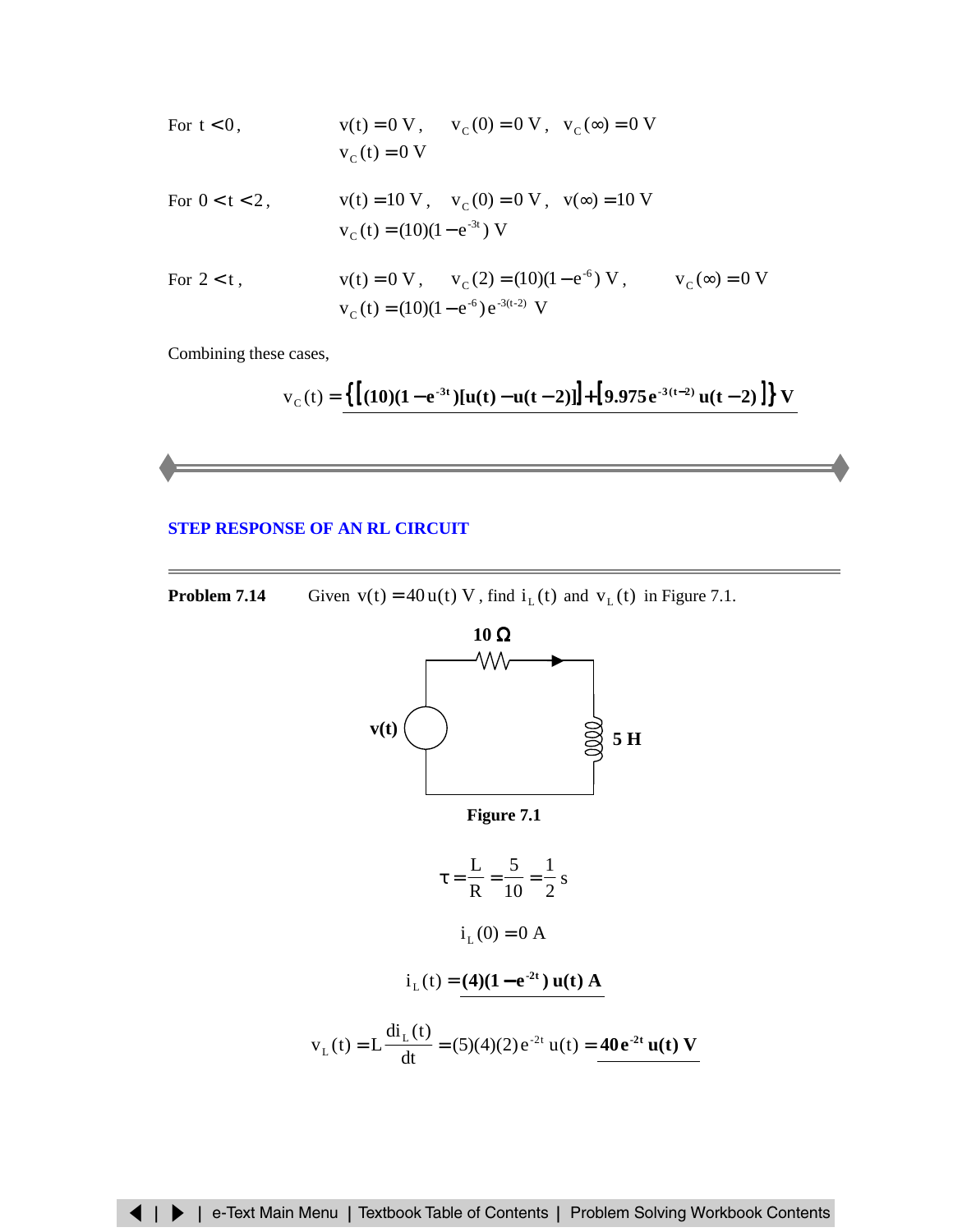**Problem 7.15** *[7.55]* Find  $v_0(t)$  for  $t > 0$  in the circuit of Figure 7.1.



Let i be the inductor current. For  $t < 0$ , the inductor acts like a short circuit and the 2  $\Omega$  resistor is short-circuited so that the equivalent circuit is shown in Fig. (a).



To find  $i(\infty)$ , consider the circuit in Fig. (b).

$$
\frac{10 - v}{6} = \frac{v}{3} + \frac{v}{2} \longrightarrow v = \frac{10}{6} \text{ V}
$$
  
i = i(∞) =  $\frac{v}{2} = \frac{5}{6} \text{ A}$   
i(t) = i(∞) + [i(0) - i(∞)] e<sup>-t/τ</sup>  
i(t) =  $\frac{5}{6} + (\frac{10}{6} - \frac{5}{6})e^{-t} = \frac{5}{6}(1 + e^{-t}) \text{ A}$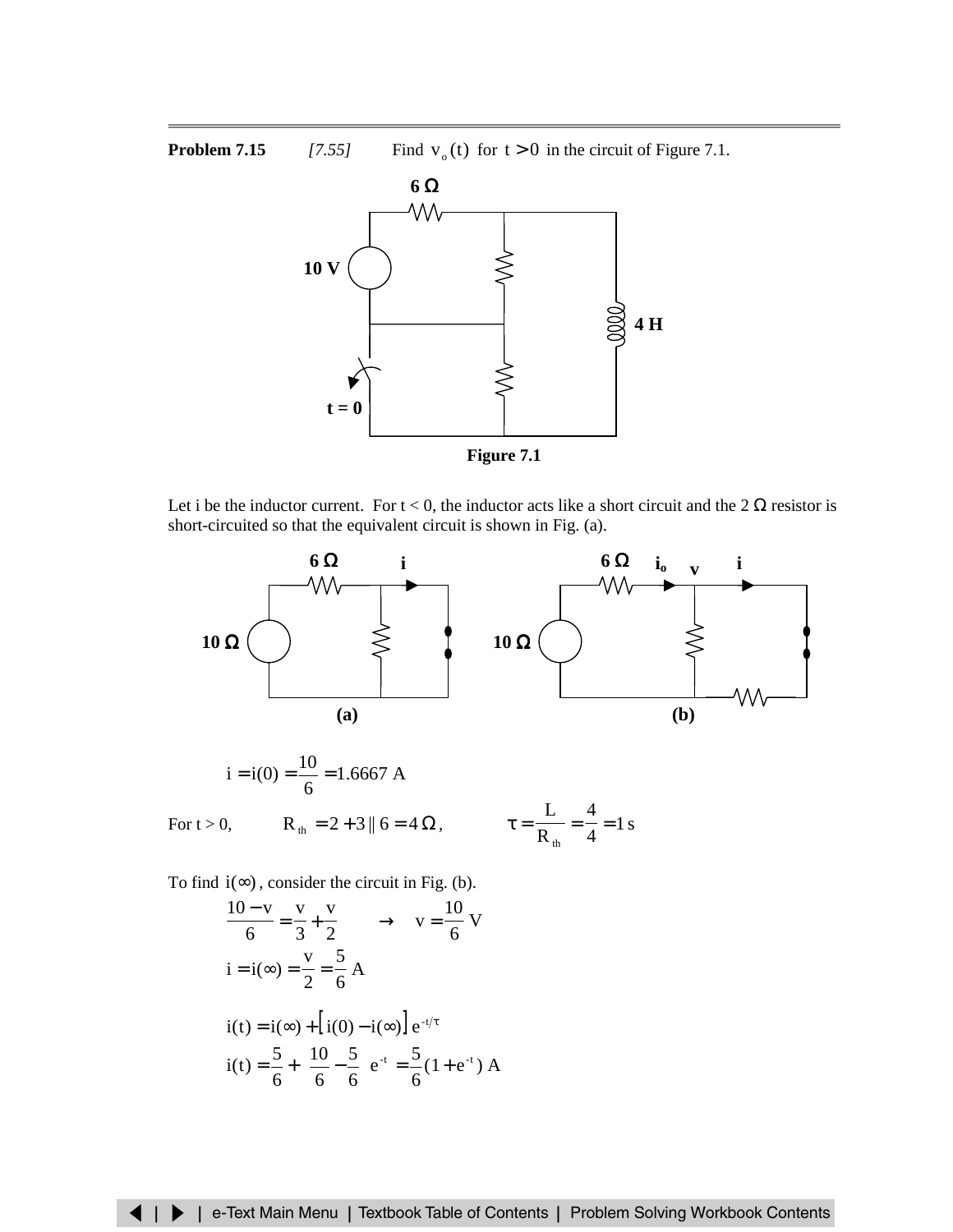<span id="page-11-0"></span> $\mathbf{v}_\mathrm{o}$  is the voltage across the 4 H inductor and the 2  $\Omega$  resistor

$$
v_o(t) = 2i + L\frac{di}{dt} = \frac{10}{6} + \frac{10}{6}e^{-t} + (4)(\frac{5}{6})-1)e^{-t} = \frac{10}{6} - \frac{10}{6}e^{-t}
$$
  
 $v_o(t) = 1.6667(1 - e^{-t}) V$ 

**Problem 7.16** Find  $i_L(t)$  and  $v_L(t)$  in Figure 7.1 for  $v(t) = [20u(t) - 40u(t-1)]V$ .





$$
i_{L}(t) = \frac{(2)(1 - e^{t})[u(t) - u(t-1)] + [-2 + (4 - 2e^{t})e^{-(t-1)}]u(t-1) A}{v_{L}(t) = \frac{20e^{t}u(t) - [20e^{t} + (20)(2 - e^{t})e^{-(t-1)}]u(t-1) V}{v_{L}(t) + (20)(2 - e^{t})e^{-(t-1)}}
$$

## **[FIRST-ORDER OP](#page-31-0) AMP CIRCUITS**

**Problem 7.17** Given  $v(t) = 10u(t) V$ , find  $i_0(t)$  for the circuit in Figure 7.1.



**Figure 7.1**

$$
\frac{v_a - v(t)}{1k} + 1m \frac{d}{dt} [v_a - v_o(t)] = 0, \qquad \text{where } v_a = v_b = 0 V.
$$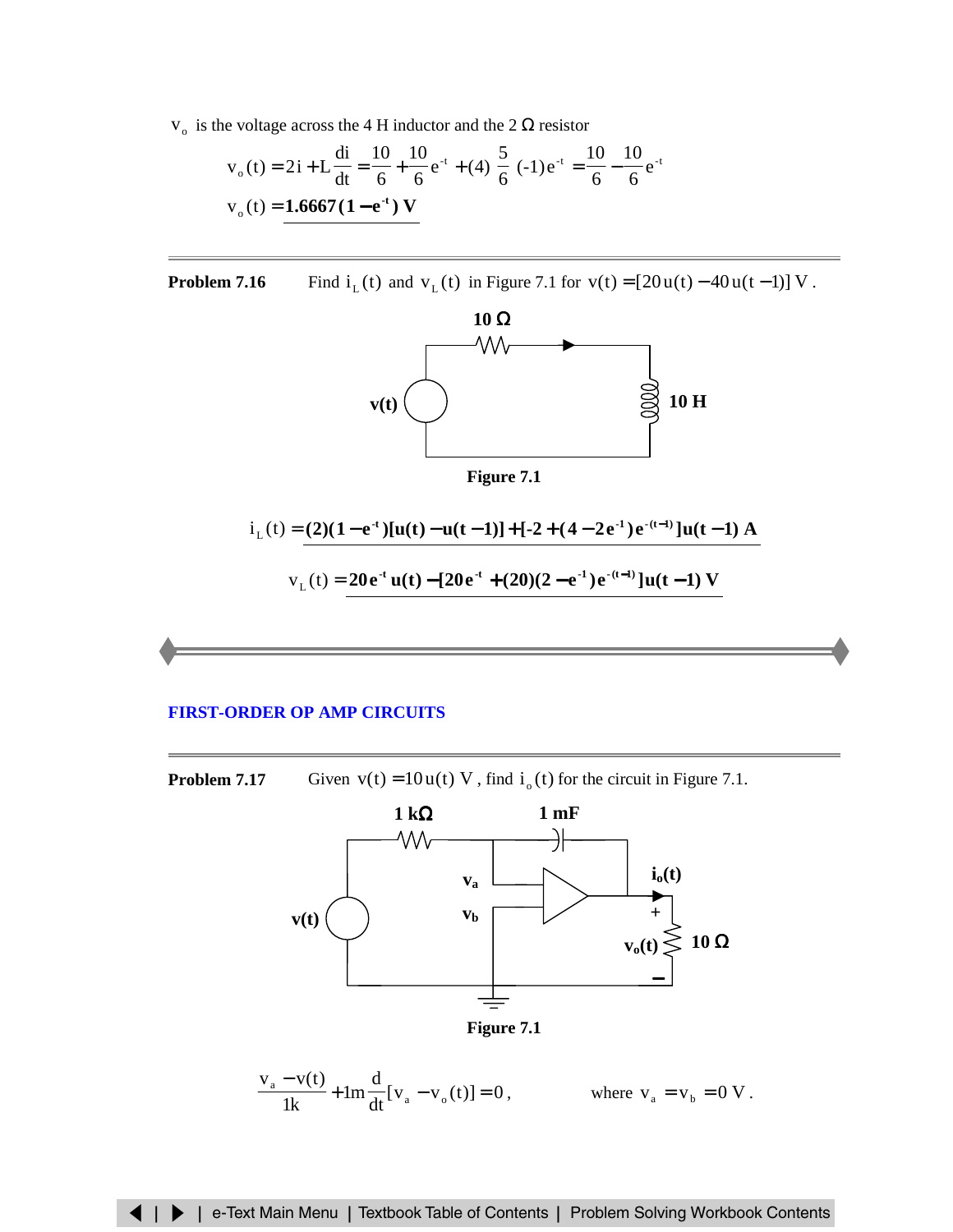$$
-v(t) = \frac{dv_0(t)}{dt}
$$
  

$$
v_0(t) = -\int v(\tau) d\tau = -\int_0^t 10 u(\tau) d\tau = -10t \text{ V}
$$
  

$$
i_0(t) = \frac{v_0(t)}{10} = -t u(t) \text{ A}
$$

<span id="page-12-0"></span>

This is a very interesting problem and has both an important ideal solution as well as an important practical solution. Let us look at the ideal solution first. Just before the switch closes, the value of the voltage across the capacitor is zero, which means that the voltage at both input terminals of the op amp are zero. As soon as the switch closes, the output tries to go to a voltage such that the inputs to the op amp both go to 4 volts. The ideal op amp puts out whatever current is necessary to reach this condition. An infinite (impulse) current is necessary if the voltage across the capacitor is to go to 8 volts in zero time (8 volts across the capacitor will result in 4 volts appearing at the negative terminal of the op amp). So  $v_0$  will be equal to **8 volts** for all  $t > 0$ .

What happens in a real circuit? Essentially, the output of the amplifier portion of the op amp goes to whatever its maximum value can be. Then, this maximum voltage appears across the output resistance of the op amp and the capacitor that is in series with it. This then results in an exponential rise in the capacitor voltage to the steady-state value of 8 volts.

For all values of  $v_c(t)$  less than 8 V,

$$
v_C(t) = \mathbf{V}_{op-amp-max} (1 - e^{-t/(R_{out}C)}) \mathbf{V}
$$

where  $V_{op-amp-max}$  is the maximum value of the op amp and  $R_{out}$  is the real output resistance of the practical op amp.

When t is large enough so that the 8 V is reached,

$$
v_{C}(t) = 8 V
$$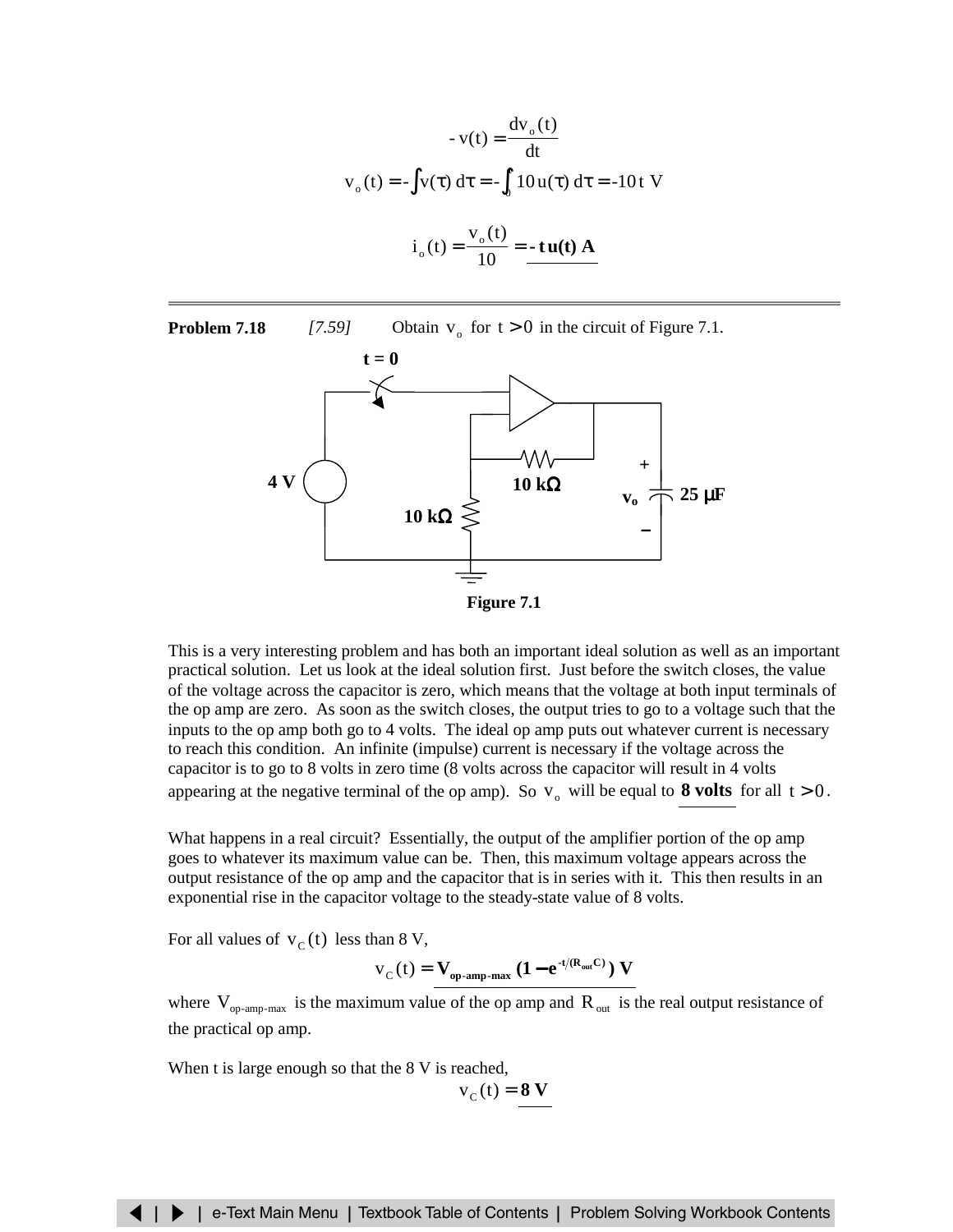#### <span id="page-13-0"></span>**[TRANSIENT ANALYSIS WITH](#page-36-0) PSPICE**

**Problem 7.19** *[7.69]* The switch in Figure 7.1 moves from position a to b at  $t = 0$ . Use PSpice to find  $i(t)$  for  $t > 0$ .



(a) When the switch is in position a, the schematic is shown below. We insert IPROBE to display i. After simulation, we obtain,

$$
i(0) = 7.714
$$
 A

from the display of IPROBE.



(b) When the switch is in position b, the schematic is as shown below. For inductor  $L1$ , we let IC = 7.714 A. By clicking  $\Delta$ nalysis/Setup/Transient, we let Print Step = 25 ms and Final Step  $= 2$  s. After Simulation, we click  $Trace/Add$  in the probe menu and display I(L1) as shown below. Note that  $i(\infty) = 12$  A, which is correct.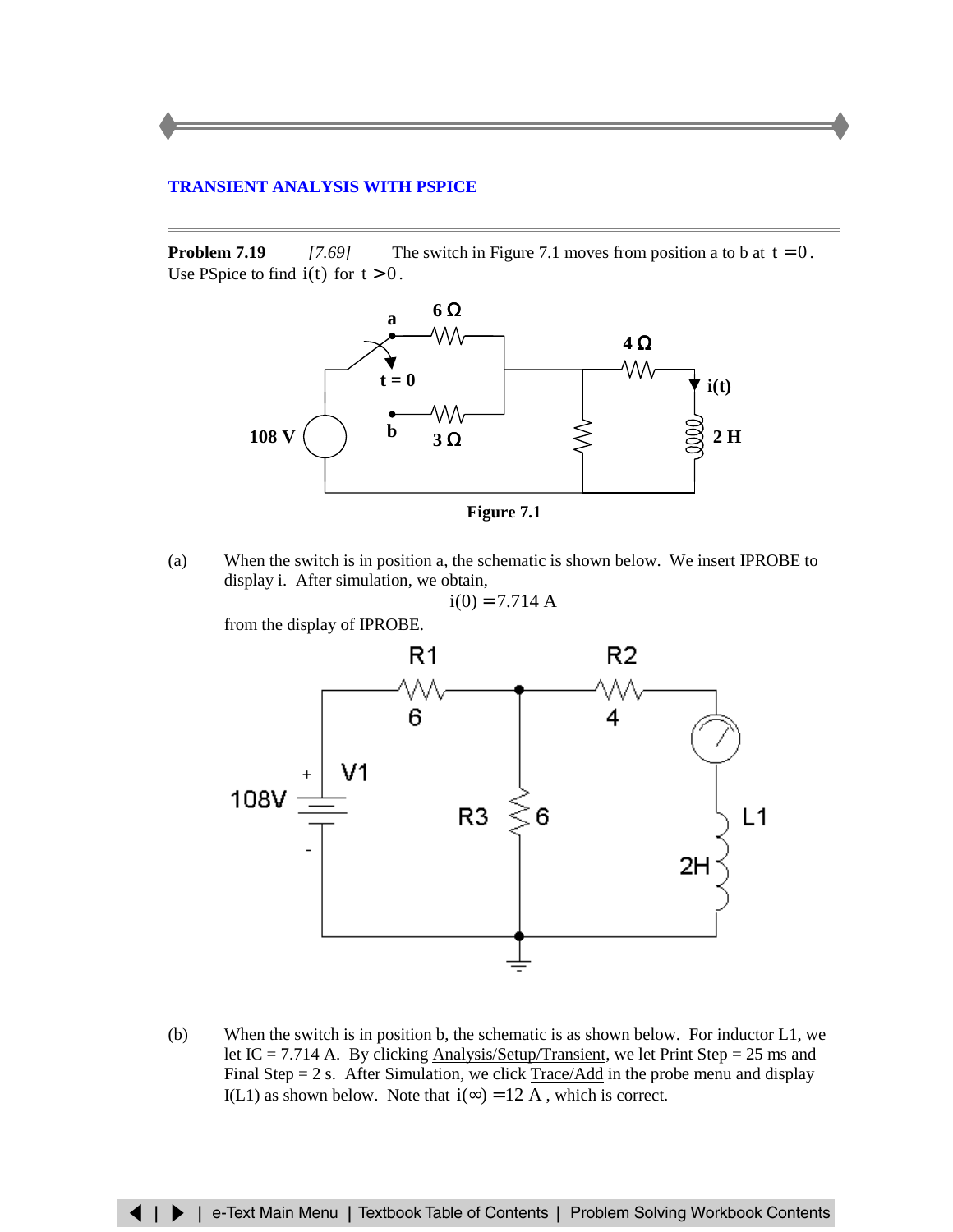

We now know the initial and final values of the current through the inductor.  $i(0) = 7.714$  A  $i(\infty) = 12$  A

To find the current through the inductor for any value of time, we need to know the time constant of the circuit. Using the circuit from part (b),

$$
R_{eq} = 3 || 6 + 4 = 2 + 4 = 6 \Omega
$$
  

$$
\tau = L/R_{eq} = 2/6 = 1/3 s
$$

Therefore,

$$
i(t) = i(\infty) + [i(0) - i(\infty)] e^{-t/\tau}
$$
  
 
$$
i(t) = 12 + [7.714 - 12] e^{-3t} = 12 - 4.286 e^{-3t} A
$$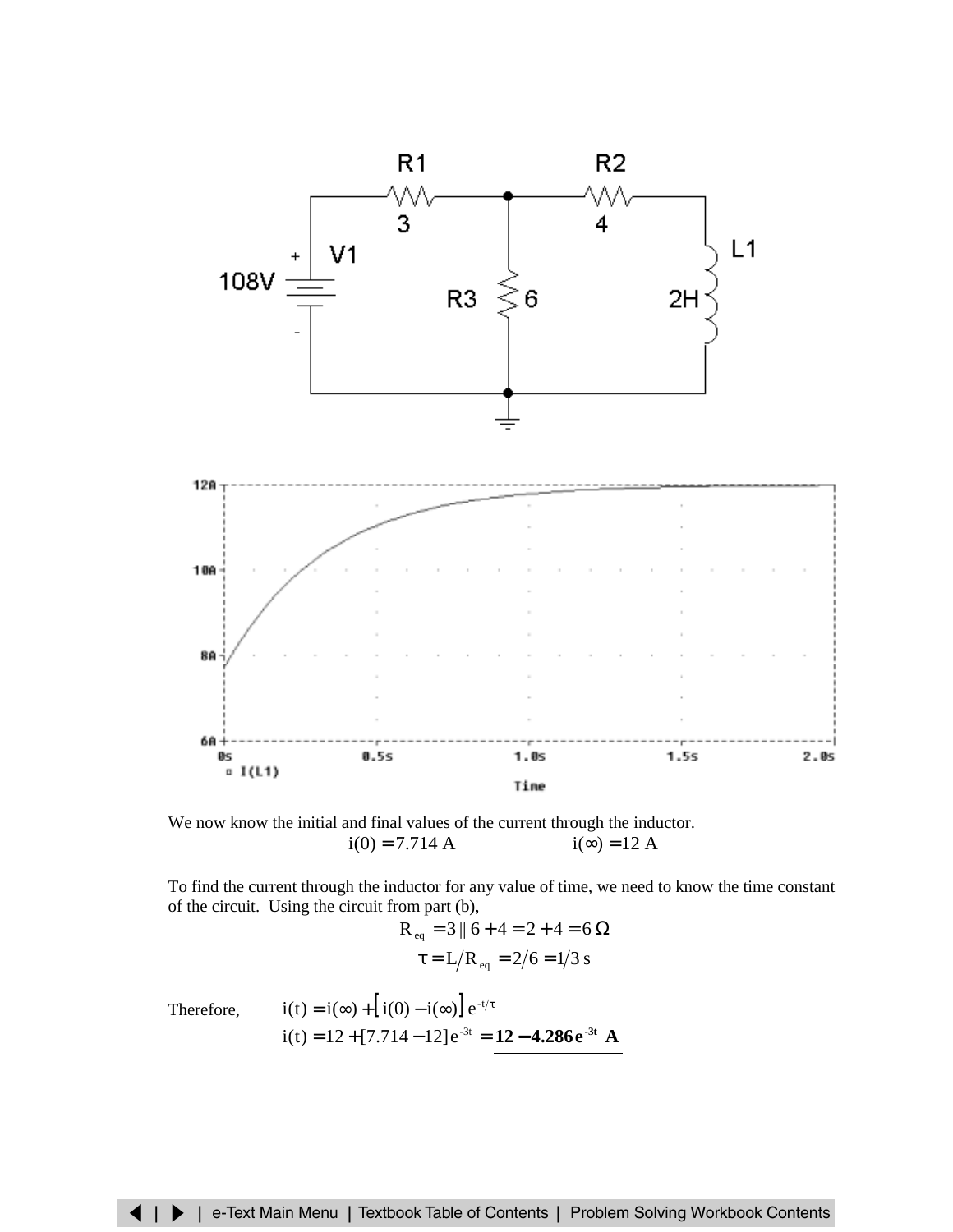## <span id="page-15-0"></span>**[APPLICATIONS](#page-39-0)**

**Problem 7.20** *[7.73]* Figure 7.1 shows a circuit for setting the length of time voltage is applied to the electrodes of a welding machine. The time is taken as how long it takes the capacitor to charge from 0 to 8 V. What is the time range covered by the variable resistor?





#### ¾ **Carefully DEFINE the problem.**

Each component is labeled completely. The problem is clear.

#### ¾ **PRESENT everything you know about the problem.**

This is an RC circuit with a dc voltage source. When the welding machine is activated, the dc source supplies power to the RC circuit. To find the time in which it takes the capacitor to charge from 0 to 8 V, we need to find the response of the RC circuit, written as

$$
v(t) = v(\infty) + [v(0) - v(\infty)] e^{-t/\tau}
$$

where  $v(0)$  is the initial voltage across the capacitor,  $v(\infty)$  is the steady-state value of the voltage across the capacitor, and  $\tau$  is the time constant of the RC circuit.

¾ **Establish a set of ALTERNATIVE solutions and determine the one that promises the greatest likelihood of success.**

The three solution techniques that can be used are nodal analysis, mesh analysis, and basic circuit analysis. Basic circuit analysis can be used to solve this problem.

# ¾ **ATTEMPT a problem solution.**

$$
v(t) = v(\infty) + \left[ v(0) - v(\infty) \right] e^{-t/\tau}
$$

$$
v(0) = 0
$$
 V and  $v(\infty) = 12$  V  
 $v(t) = (12)(1 - e^{-t/\tau})$ 

Let the voltage at an unknown time,  $t_0$ , be equal to 8 V.

$$
v(t_0) = 8 = (12)(1 - e^{-t_0/\tau})
$$